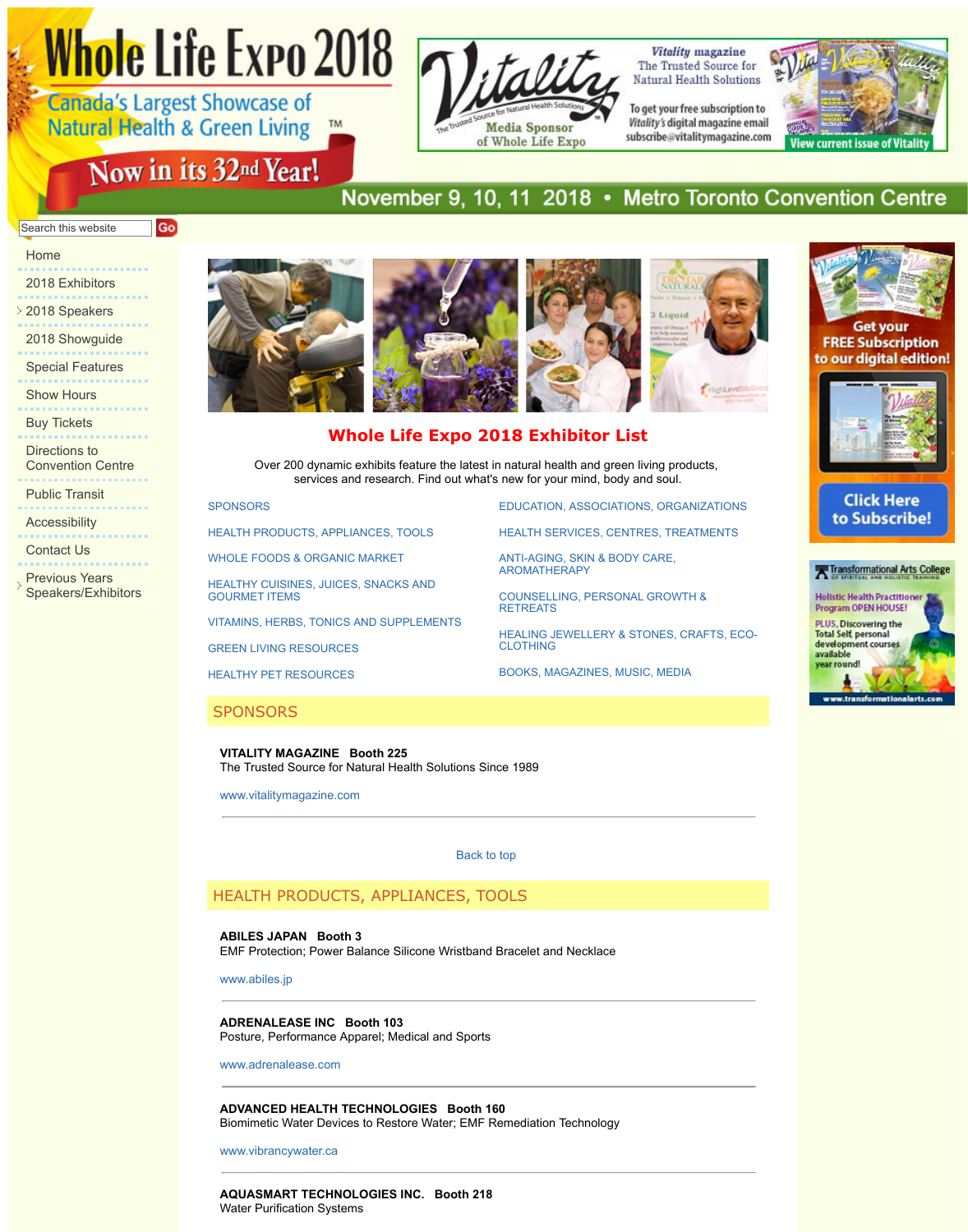### **[HEALTHY HOME MA](http://www.aquasmart.com/)KEOVERS Booth 21,22**

Healthy Home Assessment Service; Air Purification & Water Purification S

healthyhomemakeovers.ca

#### **[HUMANCHARGER® - SUN IN](http://www.owensoundwellness.com/) YOUR POCKET Booth 85**

Revolutionary, Portable Light Therapy Device Used to Increase Energy Le Increase Mental Alertness, Reduce Jet Lag, and Keep Winter Blues at Bay

www.humancharger.com

**IQ TECHNOLOGIES Booth 51,52** Tens Machines IQ Massager Brand

[www.iqmassager.co](http://www.docwalks.com/)m

**LAVISH DESIGN & DECOR INC Booth 79** Pretty & Lavish Be Pro Thermal Massage Pad; MCT Oil

[www.lavdad.com](http://www.dyannadreams.com/)

**LIFINITY Booth 93**

"Lifinity TENS Machines and Heating pads: Dedicated to Pain Relief and E [Performance"](http://www.greensyourcolour.com/)

www.lifinity.ca

**NATIVE SEED CO Booth 76,77** [Cookbooks; Toys; Soaps; T](http://healthyhomemakeovers.ca/)inctures; Books; Rubs

**OXY EXPERT Booth 99** Hyperbaric Oxygen Chambers

www.oxyexpert.com

## **PEACHTREE HEALTH FOODS Booth 235**

Kangen Water Machine from Japan for Alkaline, Anti-Oxidant, Micro-Clust

www.peachtreehealthfoods.com

**PLANETARY ASSOCIATION FOR CLEAN ENERGY Booth 19** EMF Meters and Services; EMF Prevention Technology and Information

www.pacenet.homestead.com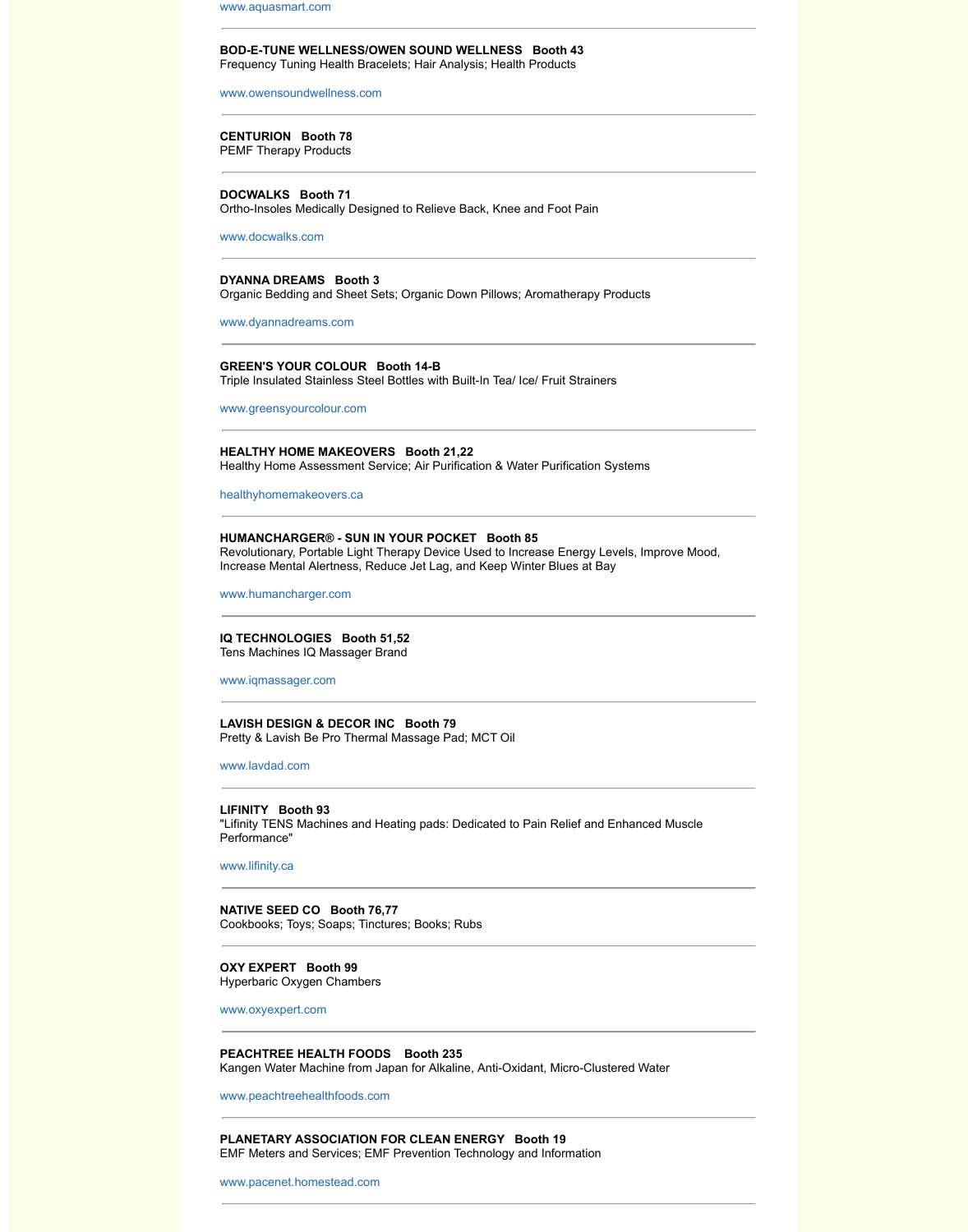Magnetic Therapy Products

www.serenity2000.com

#### **SPROUTGROWERS.COM Booth 180**

Sprout Growing Kits by The 90 Year-Young Founder - Find the Secret of Y Sprouts!

www.sproutgrowers.com

## **TARA WELLBEING INC. Booth 233**

Chinese Medicine Acupoint Patches, Mugwort Moxibustion Patch, and Gir Blockages, Detox, Relieve Pain, Diabetes, Chronic Issues, Promote Sleep Immune System

[www.tarawellbeing.net](http://www.momentum98.com/)

## **THE CAMEL COMPANY OF CANADA Booth 23,24**

Meditation Blankets; Therapeutic Warmers; Cold Weather Gear; Vests; Hats; Gloves; Gloves; Scarrs; Socks; Gloves; Gloves; Gloves; Gloves; Gloves; Gloves; Gloves; Gloves; Gloves; Gloves; Gloves; Gloves; Gloves; Gloves; Glove New this season: Jackets

www.camelcompany.ca

## **[THE GREAT CANA](http://www.saunaray.com/)DIAN HEMP COMPANY Booth 116**

All Natural, Vegan, Lifestyle & Wellness Products made from 100% Organ Skin/haircare, Meditation Rollers, Malas, Antibacterial Sprays. We plant 6 product sold

[www.greatcanadianhem](http://www.serenity2000.com/)p.com

**TITANIUM EXCLUSIVE COOKWARE INC. Booth 198**

Titanium-Coated Cookware; Utensils; Titanium Anti-Tarnish Cleaners

www.titaniumexclusive.com

#### **TORONTO REBOUNDER STORE Booth 232** Bellicon Rebounder Mini Trampolines

www.torontorebounder.com

Back to top

WHOLE FOODS & ORGANIC MARKET

**ACROPOLIS ORGANICS Booth 141,142** [Extra Virgin Olive Oils; B](http://www.camelcompany.ca/)alsamic Vinegars; Olives; Tapenades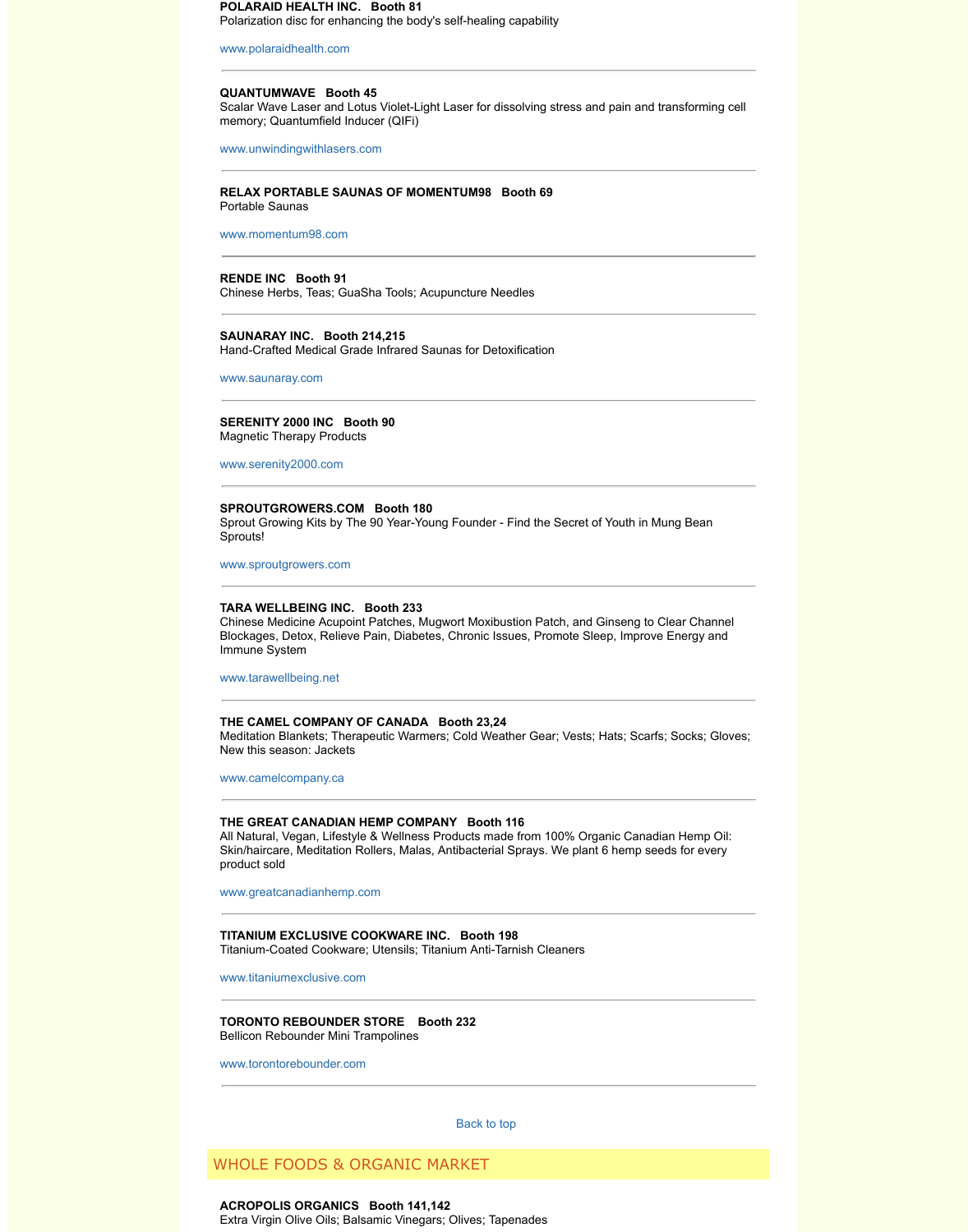Schnitzer Gluten-Free: Baguettes, Pannini, Focaccia, Buckwheat Bread; and Stickling's: Gluten-Free [Pizza Crust, Crutons, Bread](http://www.acropolisorganics.com/) Crumbs (www.sticklingsbakery.com)

www.vinoappia.com

#### **THE BEE SHOP INC. Booth 199**

From the Hive: Honey; Propolis; Royal Jelly; Bee Pollen; Bee Venom; Bee [balms, Skin Creams, a](http://www.fenneleatery.com/)nd Polishes

www.thebeeshop.net

## **THE PORTOBELLO BURGER Booth 202**

[Portobello Burger with Si](http://www.torontokrishna.com/)de of Coleslaw; Lasagna; Super Antioxidant Sala Chocolate Brownie (gluten-free, raw, vegan); Coconut Cream Pie (gluten-f Crisp (vegan)

www.theportobelloburger.com

**TRADITION MISO Booth 201** Miso; Miso Tamari; Miso Soup To-Go

www.traditionmiso.com

**[VAN DYK'S HEALTH](http://www.nikufarms.com/) JUICE PRODUCTS LTD Booth 173** Van Dyk's by Nature 100% Pure Wild Blueberry Juice

www.vandykblueberries.ca

Back to top

## HEALTHY CUISINES, JUICES, SNACKS AND GOURMET

**AthleticEnergy3 Booth 102** [Organic, Raw, Vegan](http://www.thebeeshop.net/) Nutrition for Athletes

www.athleticenergy3.com

**BARU BARON Booth 174** Baru Seeds; Baru Flour; Baru Butter

[www.barubaron.ca](http://www.theportobelloburger.com/)

**BURNER Booth 204** Toronto's Very Own All Natural Hot Pepper Sauce

<span id="page-3-0"></span>[www.burnerfiresauce.co](http://www.traditionmiso.com/)m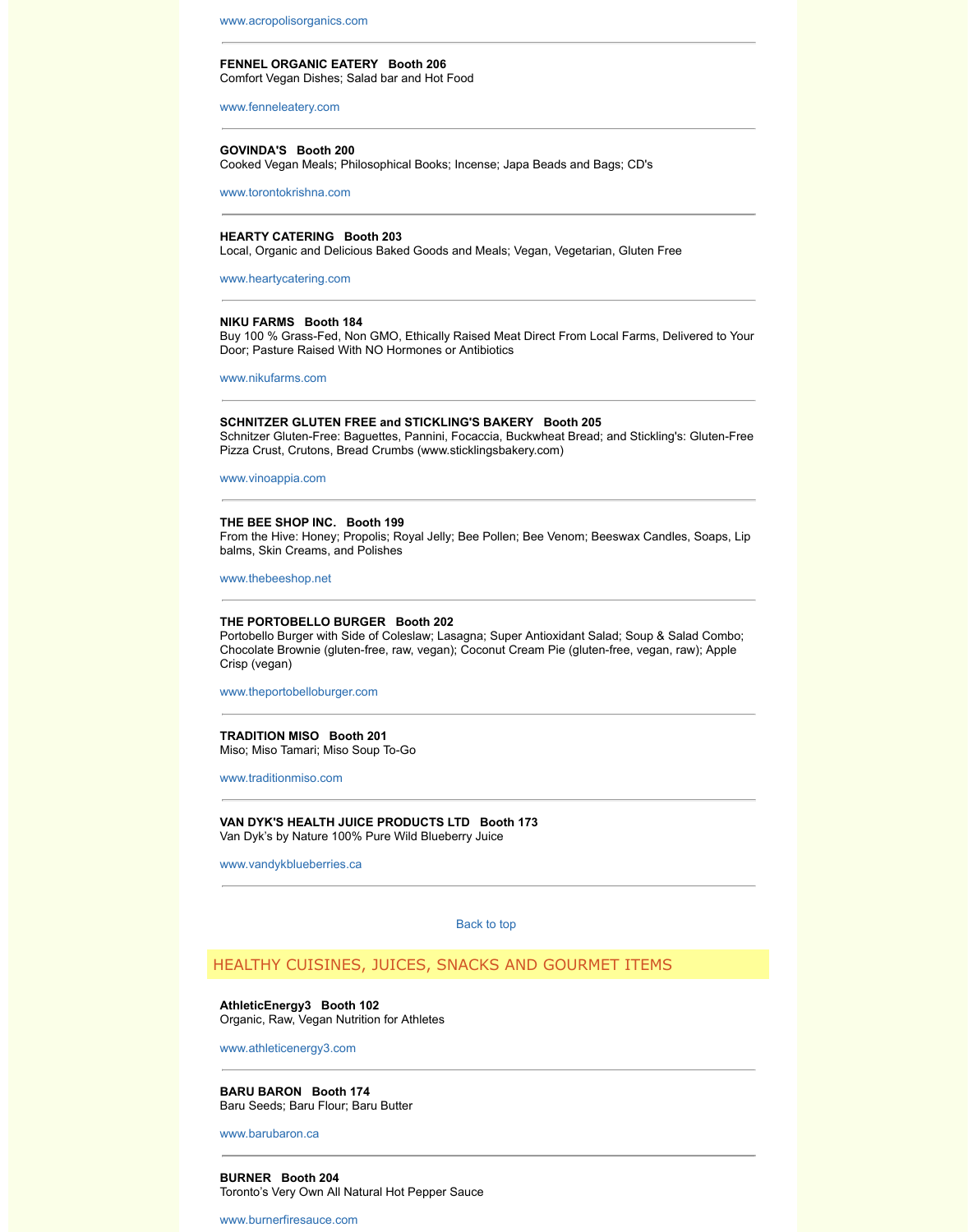Allergen Free

www.giddyyoyo.com

## **[LA LIMONADA Booth](http://www.chasorganics.com/) 239**

Freshly squeezed Lemonade; Plant Based Comfort Foods

# **LE PETIT MAS Booth 194**

[Fermented Garlic Scapes](http://www.chocolatehackers.com/)

www.lepetitmas.ca/index\_en.php

## **MATCHA NINJA Booth 179**

The Best Tasting, Easy to Use, Raw, Organic Matcha on the Planet: Pure specially Grown, and Stone Ground to a Fine Green Powder Containing 1 [Regular Green Tea](http://www.chocosoltraders.com/) 

www.matchaninja.com

#### **MNR DISTRIBUTORS Booth 178**

Teas; Sprouted flax; Health and beauty; Raji Ready to Eat Meals

## **ORGANO GOLD Booth 193**

Healthier Coffee; Weight Management Shakes; Organo Gold; OGX Fenix

www.soulfortune.com

### **[PATIENCE FRUIT &](http://www.giddyyoyo.com/) CO / FRUIT D'OR Booth 177**

Organic Cranberries; Organic Dried Fruits; Organic Fruit Juices and Choco

www.patiencefruitco.com

**RAWCOLOGY INC Booth 195** Superfood Coconut Chips and Granola

[tara@rawcology.com](http://www.lepetitmas.ca/index_en.php)

**SUN LIFE GOJI Booth 156**  Dried Goji Berries

www.sunlifegoji.com

**[VIRAONE Booth 197](http://www.matchaninja.com/)** Good Stuff Vegan Smoothie Mix: Chocolate & Chaga

www.viraone.com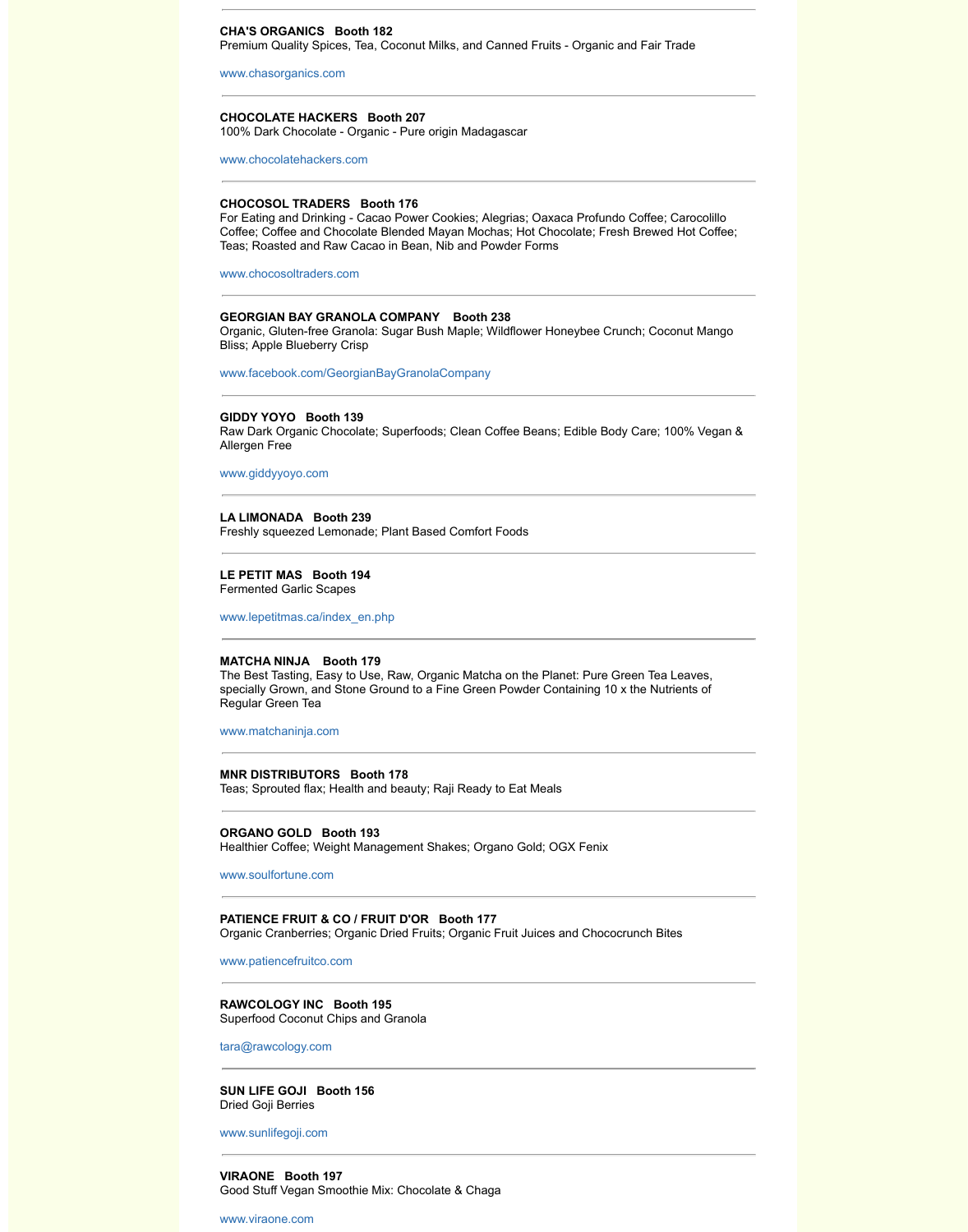www.florahealth.com

**FOUNTAIN OF LIFE Booth 63** Norwegian Spruce Extract: High Performance Antioxidant

<span id="page-5-0"></span>www.natashalowe.ca

## **HEALTHY PLANET PAVILION Booth 187,188,189,190**

www.healthyplanetcanada.com

## **HEALTHY PLANET PAVILION Booth 210-213**

www.healthyplanetcanada.com

#### **[HEALTHY PLANET PAVILION Booth](http://www.advocare.com/120110160/en-ca/) 185,186,191,192**

www.healthyplanetcanada.com

## **[HEALTHY PLANET PAVILIO](http://www.betaglucancanada.com/)N Booth 163,164,169,170**

www.healthyplanetcanada.com

#### **HEALTHY PLANET PAVILION Booth 165,166,167,168**

[www.healthyplanetca](http://www.florahealth.com/)nada.com

**HOLISTIC SERVICES & PRODUCTS INC Booth 217** Mineral Deficiency Testing; Mineral Supplements

## **I SELL GRASS Booth 158**

Wheatgrass; Kratom Powder; Chaga Tea; Organic Coconut Sugar, Raw C Crystals, C60 (Carbon 60)

[www.isellgrass.com](http://www.healthyplanetcanada.com/)

**LAND ART Booth 159** [Liquid Natural Health Suppleme](http://www.healthyplanetcanada.com/)nts

www.landart.ca

### **M. GLOBAL Booth 237**

[Hydration M.Stiks, Naturally Sw](http://www.healthyplanetcanada.com/)eetened with 0 - 10 Calories, Combine Vita Electrolytes and Other Powerful Ingredients for a Heightened and Targete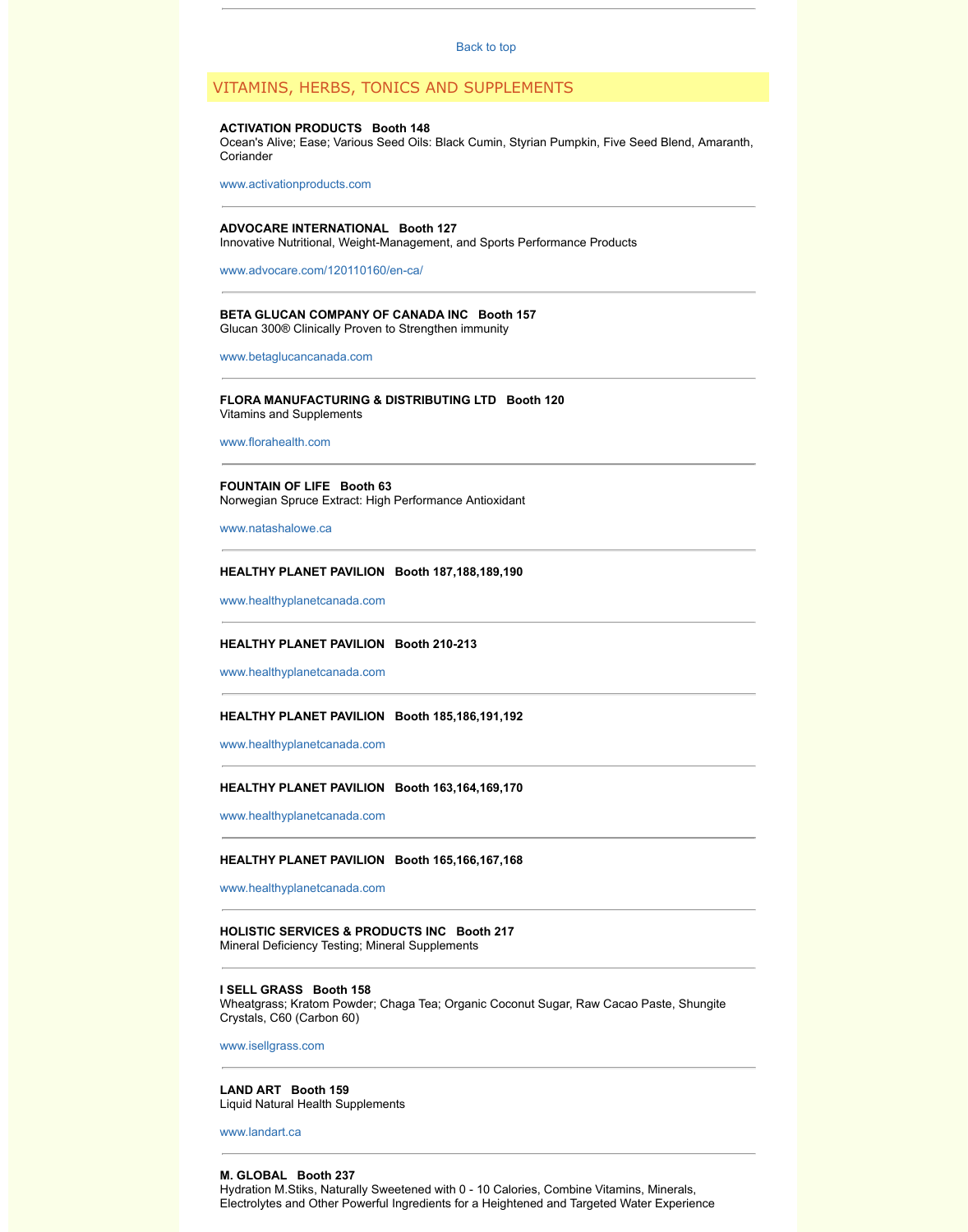Glucosamine; 5-Mushroom Blend; Tests for Heavy Metals, Free Radicals, PH, Adrenals, Calcium, [PH, 10P, and Heavy Meta](http://https//mbr.jamberry.com)l Detox

www.osumex.com

#### **PRUVIT Booth 155**

[Pure Therapeutic Ketone](http://www.mapleorganics.com/)s - Ketosis in ONE HOUR; Better Energy, Focus, Burning; No need to change Your Diet; We Can Prove It!

www.janicegerardi.com

### **[PURE-LE NATURAL Bo](http://www.natures-source.com/)oth 117**

Pure-Le Organic Capsules ; Pure-Le Natural Chlorophyll's (Mint, Mint+Chares) Sublingular Active B12; Oregano's; Fiberrific's; Vitamin D's

www.purelenatural.com

**[SAGEE CANADA WELLNE](http://www.naturessunshine.com/)SS Booth 98** Natural Supplements for Brain Health

www.sagee.ca

#### **[SKIN RnR Boo](http://www.nuwtr.com/)th 234**

Replenish Smoothie Booster - Vegan, Organic Nutrition; Restore Facial M **Extracts** 

#### www.SkinRnR.com

### **SMITH'S PHARMACY Booth 136,137,138,151,152,153**

[Offering a Caring a](http://www.osumex.com/)nd Personalized Service; Dedicated to an Integrated ar **Healthcare** 

www.smithspharmacy.com

#### **SURO Booth 128**

[Elderberry based produ](http://www.janicegerardi.com/)cts; Organic Cough Syrup; Suro®Breathe™, Chag

#### www.suro.ca

**THE HERB WORKS Booth 172** [Herbal Formulae Made](http://www.purelenatural.com/) From Wild-Crafted and Certified Organic Botanicals

www.theherbworks.com

### **YOUINFOCUS PRODUCTS Booth 105**

[Quality Germa](http://www.sagee.ca/)n Supplements and Cosmetics to Alkalinize and Heal by Dr.

www.youinfocusproducts.com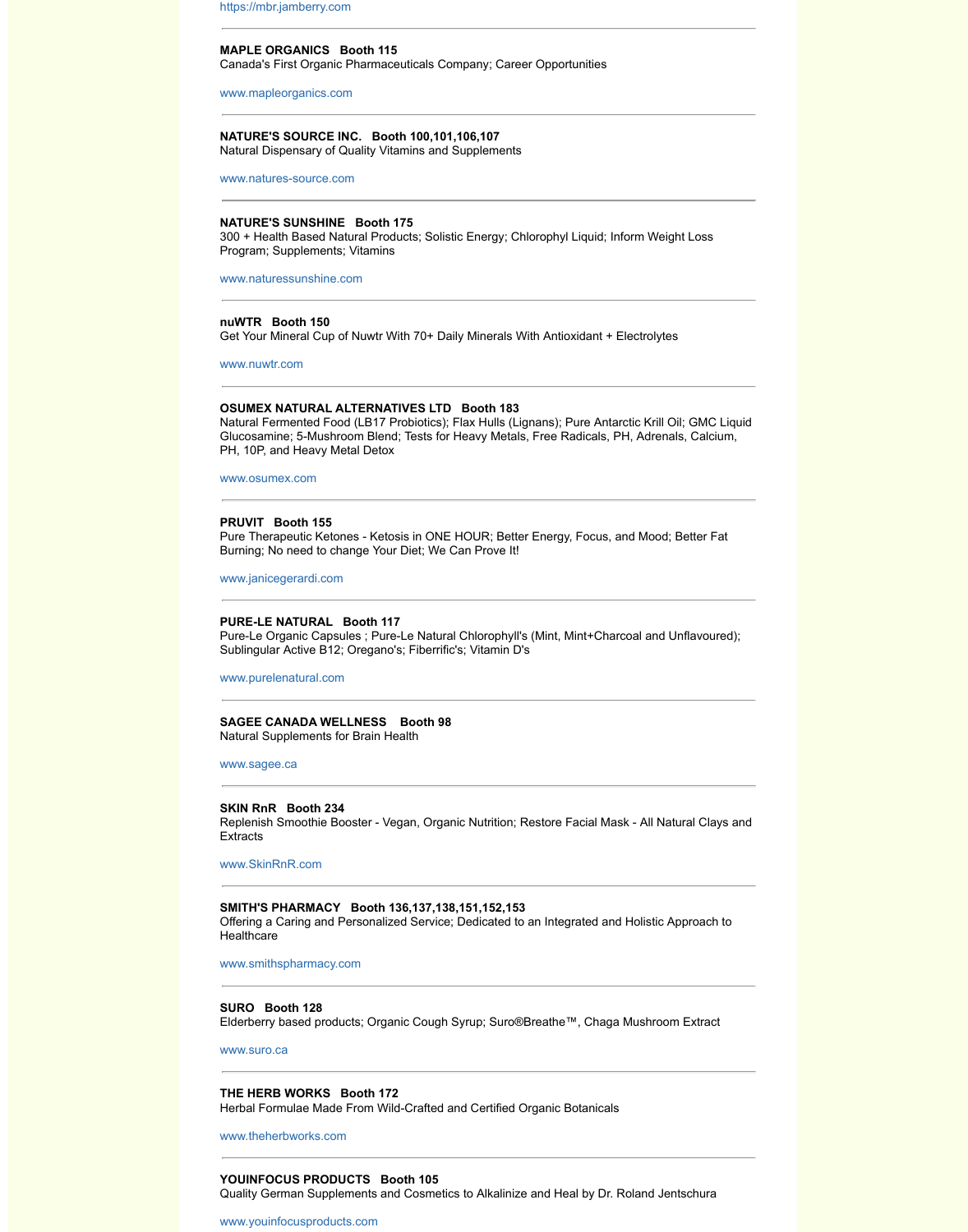www.unidemsales.com

Back to top

## EDUCATION, ASSOCIATIONS, ORGANIZATIONS

#### **CENTRE OF CIRCLE WISDOM Booth 67**

Energy Medicine Program; Shamanic Healing Sessions; Mother Earth Spi Retreats

www.circlewisdom.ca

**CANADIAN ORGANIC GROWERS Booth 226** [Organic Growing: Information and](http://www.eradicatortechnologies.com/) Resources

www.cog.ca

#### **CANADIAN SCHOOL OF NATURAL NUTRITION Booth 61**

Canada's Leading School of Holistic Nutrition, Teaching the Medicine of the [Time Diploma Program](http://www.renewalbyandersen.ca/) 

www.csnn.ca

#### **ECKANKAR CANADA - ONTARIO Booth 34**

[Eckankar, The Path of S](http://www.unidemsales.com/)piritual Freedom; Books and Information

www.eckankar-on.ca

<span id="page-7-0"></span>**ENDANGERED SPECIES FUND OF CANADA Booth 219** Artwork for Auction - Charity

**ENTREPRENEUR ENLIGHTENMENT ACADEMY Booth 29** Business Coaching Supporting Entrepreneurs to THRIVE in Business While

www.entrepreneurenlightenmentacademy.com

### **FREE FROM & ALLERGY FRIENDLY EXPO Booth 123**

The Free From & Allergy Friendly Expo is Canada's Largest Celebration o and Lifestyle Products

[www.freefrom](http://www.cog.ca/)expo.ca

#### **ISHA FOUNDATION Booth 65**

Technologies for Wellbeing: Proven Techniques and Practices with Isha Yo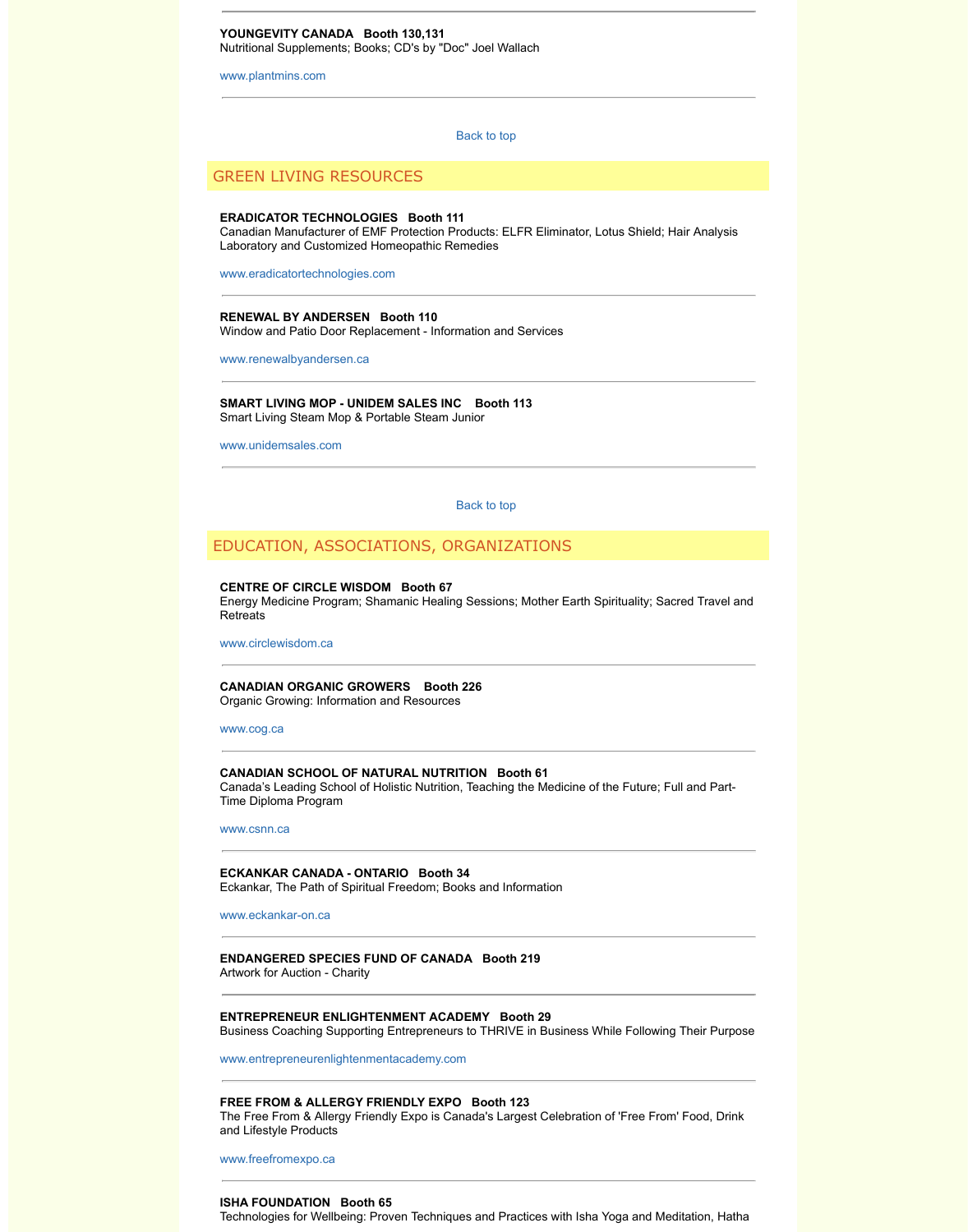Health Care, Spiritual Direction, and Coaching

[www.transformationalar](http://www.isha.sadhguru.org/)ts.com

Back to top

## [HEALTH SERVICES](http://www.masterteresa.com/), CENTRES, TREATMENTS

#### **ALTERNATIVE FERTILITY THERAPIES LIMITED Booth 70**

On-Going one-on-one Coaching Support Through Conception, Pregnancy Personalized, Safe, Alternative, and Effective Treatment protocol; Holistic [Spirit, and Emotions to New Life](http://www.instituteofholisticnutrition.com/)

www.wannagetknockedup.com

**AMUR INSTITUTE of CHINESE MEDICINE and ACUPUNCTURE Booth 72** Professor Wancheng Liu, Master Acupuncturist

www.amuracupuncture.ca

## **[BIO ENERGY THERAPY](http://www.whisperingsong.ca/) Booth 46**

Karmic DNA Life Purpose Counseling Applies Byosimbiology; Uses Epige Discovering the Original Meaning of Disease and Defeating its Purpose

www.bioenergytherapy.com

# **[BODY AND ENERGY ALIGNM](http://www.transformationalarts.com/)ENT Booth 60**

Thai Massage and Reiki

## **HIPPOCRATES HEALTH INSTITUTE Boo[th 125](#page-0-2)**

Health & Wellness Spa; Lifestyle Education & Programs; Supplements & N

www.hippocratesinstitute.org

## **JUNG SHIM Booth 74**

A South Korean healing modality using a combination of acupressure and and recharge your energy

[www.jungshim.org.uk](http://www.wannagetknockedup.com/)

**MICROCELL SCIENCES Booth 92** Live Blood Analysis

[www.microcellsciences.co](http://www.amuracupuncture.ca/)m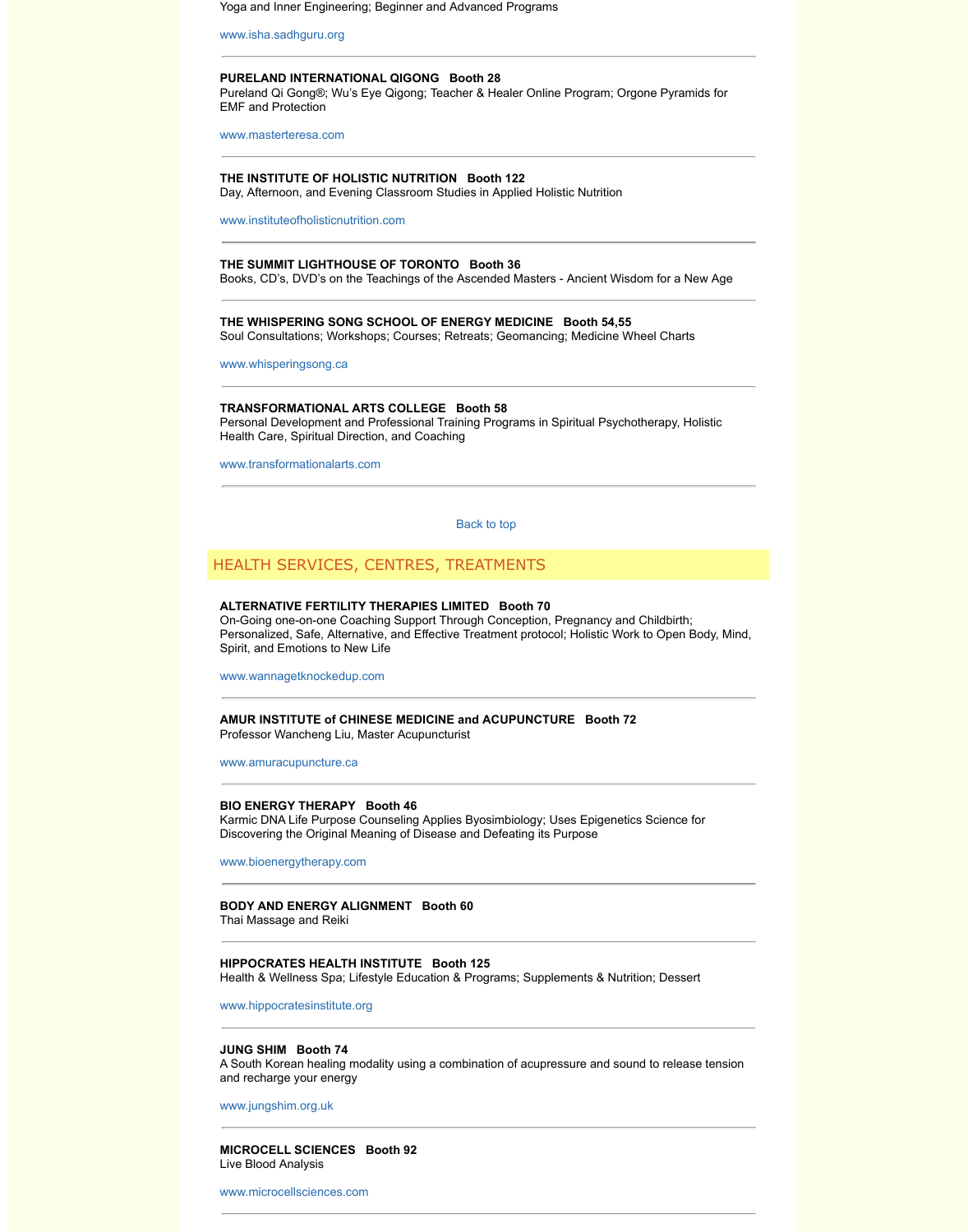## **SAT DHARAM KAUR ND Booth 73**

Integrating and Creating a Fusion of Kundalini Yoga, Naturopathic Medicir [Sustainability; Information](http://www.naturallybalanced.ca/) about our Programs: Kundalini Yoga Teacher Tr Breast, Beyond Addiction, and The Four Season Yoga Cleanse.

www.satdharamkaur.com

## **SEVAYU Booth 86**

[Ayurveda Consulta](http://www.bgangel.com/)tions, Therapies, and Herbal Products; Classes and Wo

www.sevayu.com

#### **TESLA METAMORPHOSIS Booth 31**

[Tesla Metamorphosis semina](http://www.pranichealingontario.ca/)rs could change your life. Legendary invento Tesla Waves to enhance human consciousness. Experience Tesla Waves: purchase; Registration for seminars.

www.TeslaMetamorphosis.com

## **[VITA HEALTH C](http://www.redpaw.net/)LINIC Booth 134**

Brain and Body Performance Clinic; Chiropractic; Massage Therapy; Natu **Acupuncture** 

www.vitabrainandbody.com

Back to top

## ANTI-AGING, SKIN & BODY CARE, AROMATHERAPY

**[AKITA ALL NATURAL R](http://www.satdharamkaur.com/)OSE WATER Booth 108** Akita All natural Rose Water, Rose Oil, and Skin Care

www.akitacanada.ca

**[ALL NATURALS](http://www.sevayu.com/) COSMETICS INC. Booth 84** Shea Butter Products

www.allnaturalscosmetics.ca

**BLACK TO EDEN Booth 10** [Black Soaps; Tiger Nuts; Baoba](http://www.teslametamorphosis.com/)b; Moringa; Spicy Honey; Tiger Nut Milk

www.blacktoeden.com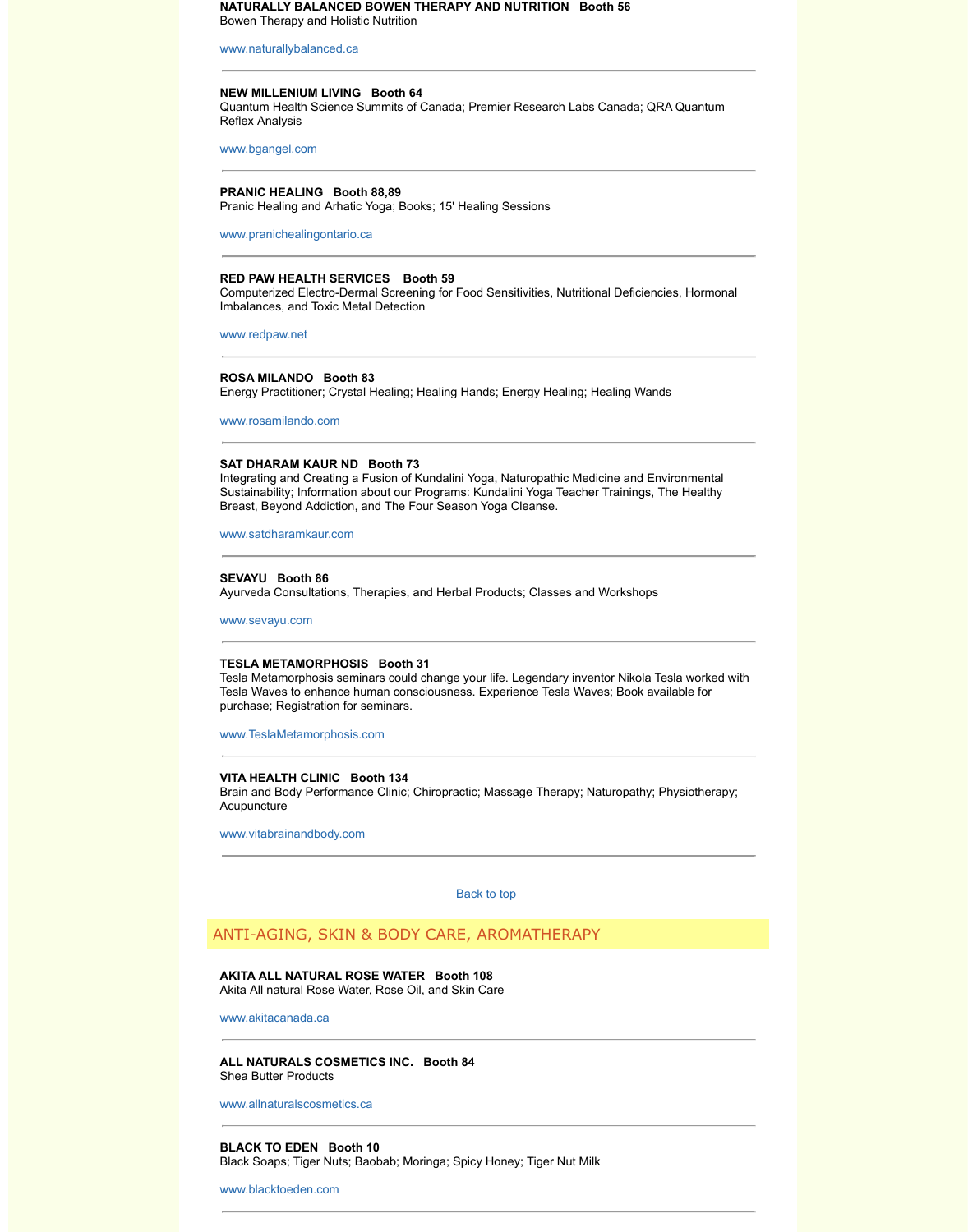## **JAPAN BEAUTY IMAGES INC. Booth 109**

Natural Skin Care (Sakuya); Hair Care and Organic Essential Oil Blend (C

[www.japanbeauty.ca](http://www.devitawellnessnow.com/)

## **LOVE SCRUBS NATURALS Booth 229**

Natural Bodycare made with Love and Organic Cane Sugars, Himalayan S Castor, Avocado, Flax or Argan, and Essential Oils

[www.facebook.com/lov](http://www.aromatantra.com/)escrubsnaturals

## **MAIGA SHEA BUTTER Booth 216**

Shea Butter for Health and Beauty

[www.maiga.com](http://www.glomalin.ca/)

#### **OILBLENDS by NATUREL HAIR & BODY Booth 95**

Premium Quality Natural and Organic Products with Ingredients for Norma Damaged Hair, Scalp, and Skin. Specialty Oils; Pain Relief; Soaps

[www.oilblendsproducts](http://www.gypsyscents.com/).com

## **SOLFUL INC Booth 114**

100% Natural, Handmade Skin and Bath Products; Skin Salvation Healing Teas for all Skin Types and Needs: Eczema, Rashes, Burns, Cuts, Sore M

www.solful.ca

Back to top

## COUNSELLING, PERSONAL GROWTH & RETREATS

**ART OF BIM / ERIK VALDMAN Booth 27** [Karma Diagnosis; Stress; Anxiety; Slee](http://www.facebook.com/lovescrubsnaturals)p Evaluation and Guidance

www.erikvaldman.com

#### **AURA PHOTOS BY FIRST STAR Booth 1**

[Advanced Kirlian](http://www.maiga.com/) Aura and Chakra Photo combos; Combos Include Free I Aura / Chakra Analysis Report

www.fsauraphotos.com

## **LISA SIDOROWICZ INTERNATIONAL Booth 68** [Core Belief Engineering Cou](http://www.oilblendsproducts.com/)nselling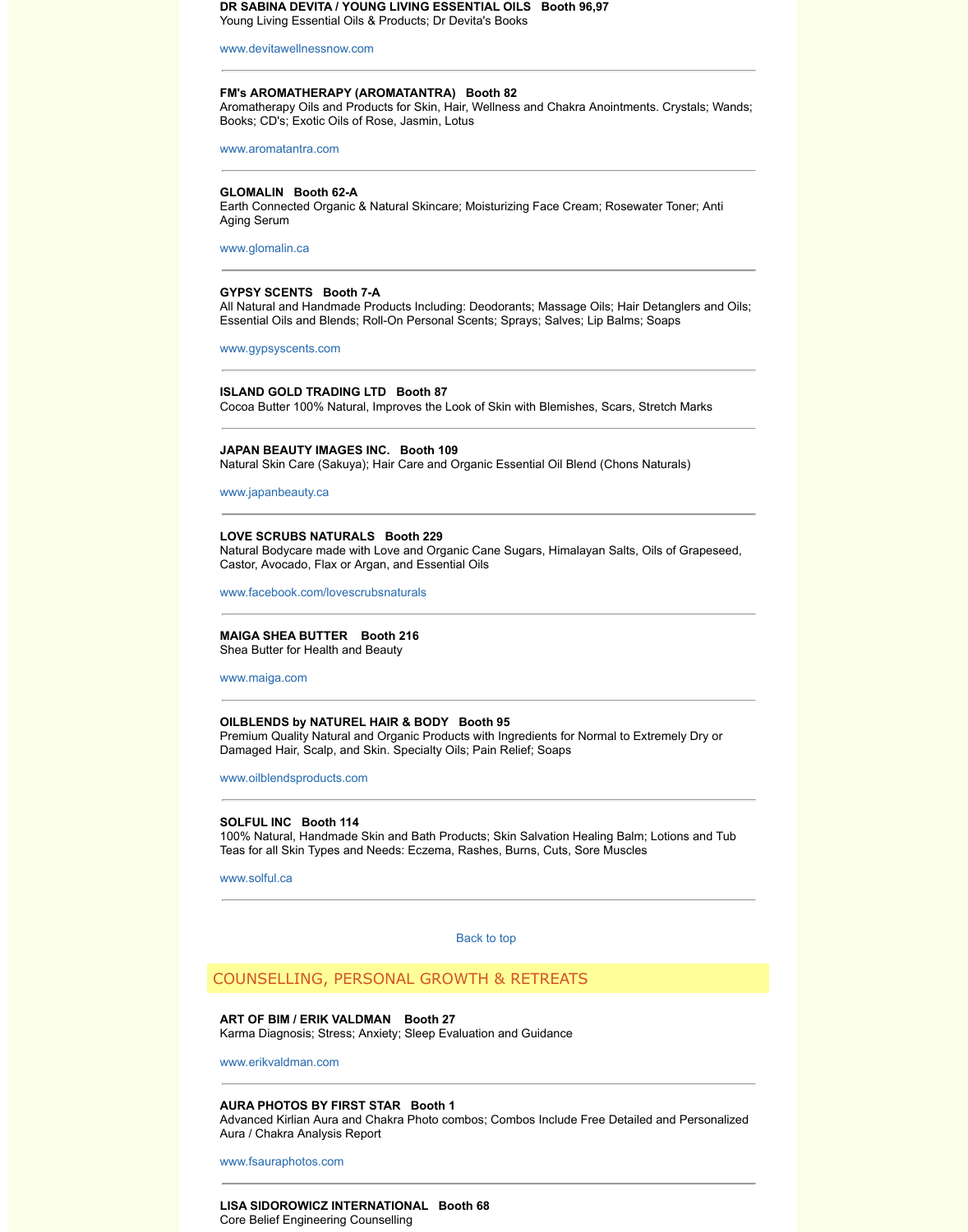## **THERE IS A WAY Booth 132**

[Holistic Health C](http://www.thecore.ca/)oach, Life Coach and Raw Vegan Coach; Juice Therapist Based Healing

www.thereisaway.ca

**[THOUSAND PETAL](http://www.lukenosis.com/) LIFE Booth 49** Intuitive Readings; Transformational Coaching & Healing

www.thousandpetallife.com

**[THOUSAND PETAL LIFE](http://www.mistyriverintros.com/) Booth 49** Intuitive Readings; Transformational Coaching & Healing

www.thousandpetallife.com

**VITALITY VACATIONS - LIVING STONE GOLF RESORT Booth 112** [Spa, Dine, Ski, and Golf at t](http://www.redchairhypnosis.com/)he 1st Audubon Society Certified Golf Course

www.livingstonegolfresort.com

Back to top

# HEALING JEWELLERY & STONES, CRAFTS, ECO-CLOT

## **ALICJA CENTRE OF WELL-BEING Booth 39**

Dowsing Rods; Pendulums; Pyramid and related Products; EMF; Feng Sh [Relief; Vibrational To](http://www.thereisaway.ca/)ols and Jewellery; Amulets and Talismans from many

www.intuitivedowsing.com

**AMBERSOUL Booth 41,42**

[Sacred Russian Stone Shun](http://www.thousandpetallife.com/)gite; Sacred Geometry Pendants; Pyramids; S

www.shungitecanada.com

**ASK JEWELEE PSYCHIC/MEDIUM & NEW AGE GIFTS Booth 40**  [Readings; Healing Crystals;](http://www.thousandpetallife.com/) Pendulums, Runes, Wicca, and Smudging Supplies; Books, Books, Books, Books, and S

www.askjewelee.com

#### **AVALON TRADING Booth 76,77**

Sacred Treasures for Body, Mind, and Soul: Crystals; John of God Jewelry [Books](http://www.livingstonegolfresort.com/)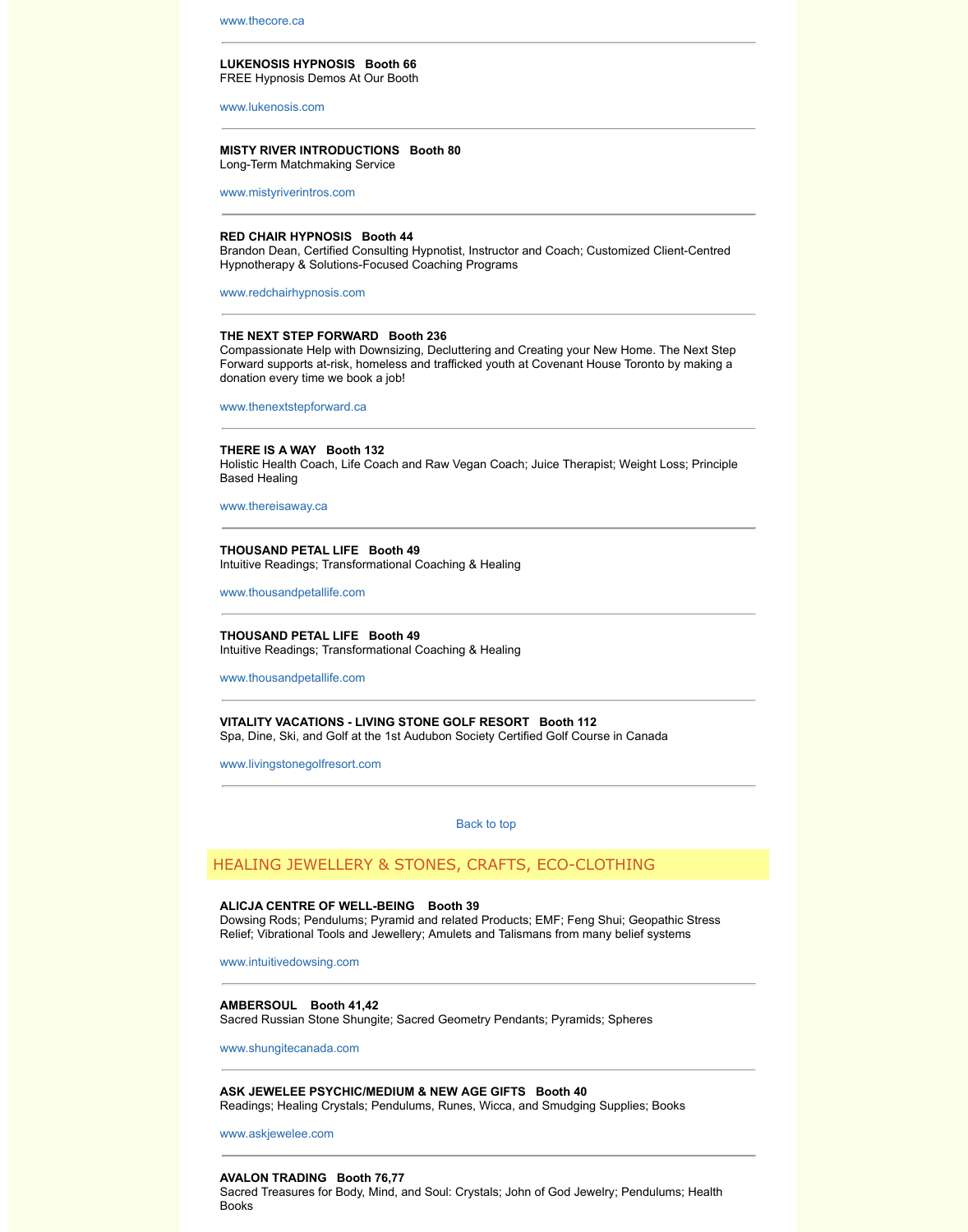## **[JAMMIESPREE INC Booth 16](http://www.avalontradingcompany.com/)**

Chemical-Free Inherently Fire-Retardant Cotton Nightwear for Children in and Prints.

www.jammiespree.com

## **[LITIOS LIGHT CRYSTA](http://www.fb.com/aztlanworld)LS Booth 26**

Spiritual Light Products for Personal Transformation, Chakra & Aura Clear and Sessions

www.litios.ca

## **SOUVENIRS OF TIBET Booth 50**

Yoga Pants and Bags; Dresses and T-Shirts; Scarfs; Costume Jewelry

### **TREASURE OF TIBET Booth 8,9**

Meditation Shawls; Singing Bowls; Hand Woven Mittens, Gloves and Hats [Designs; Dalai Lama Quotes S](http://www.ultimatewellnesshub.com/)crolls; Tingsha; Various Bags

www.treasureoftibet.com

**WORLD FEDERATION of ZEN for WELL-BEING (CANADA) Booth 2** Zen Décor; Tea Bags; Pain Relief Plasters; Burning Incense; Meditation R

Back to top

BOOKS, MAGAZINES, MUSIC, MEDIA

**BE HUMAN, NOT A ZOMBIE - BOOK LAUNCH Booth 15**

Book Launch: 'Be Human, Not a Zombie: A Guide to Finding Your Fundam

www.behumannotazombie.com

**[FIGU-LANDE](http://www.litios.ca/)SGRUPPE CANADA Booth 33** Books and Booklets by Billy Meier; Free Brochures

ca.figu.org

**GRAIL BOOKS CANADA Booth 35** Books of a Spiritual Nature; Main Book Titled "In The Light of Truth - The G

www.grailmessage.com

## <span id="page-12-0"></span>**HEALING CANNABIS EDIBLES Booth 133**